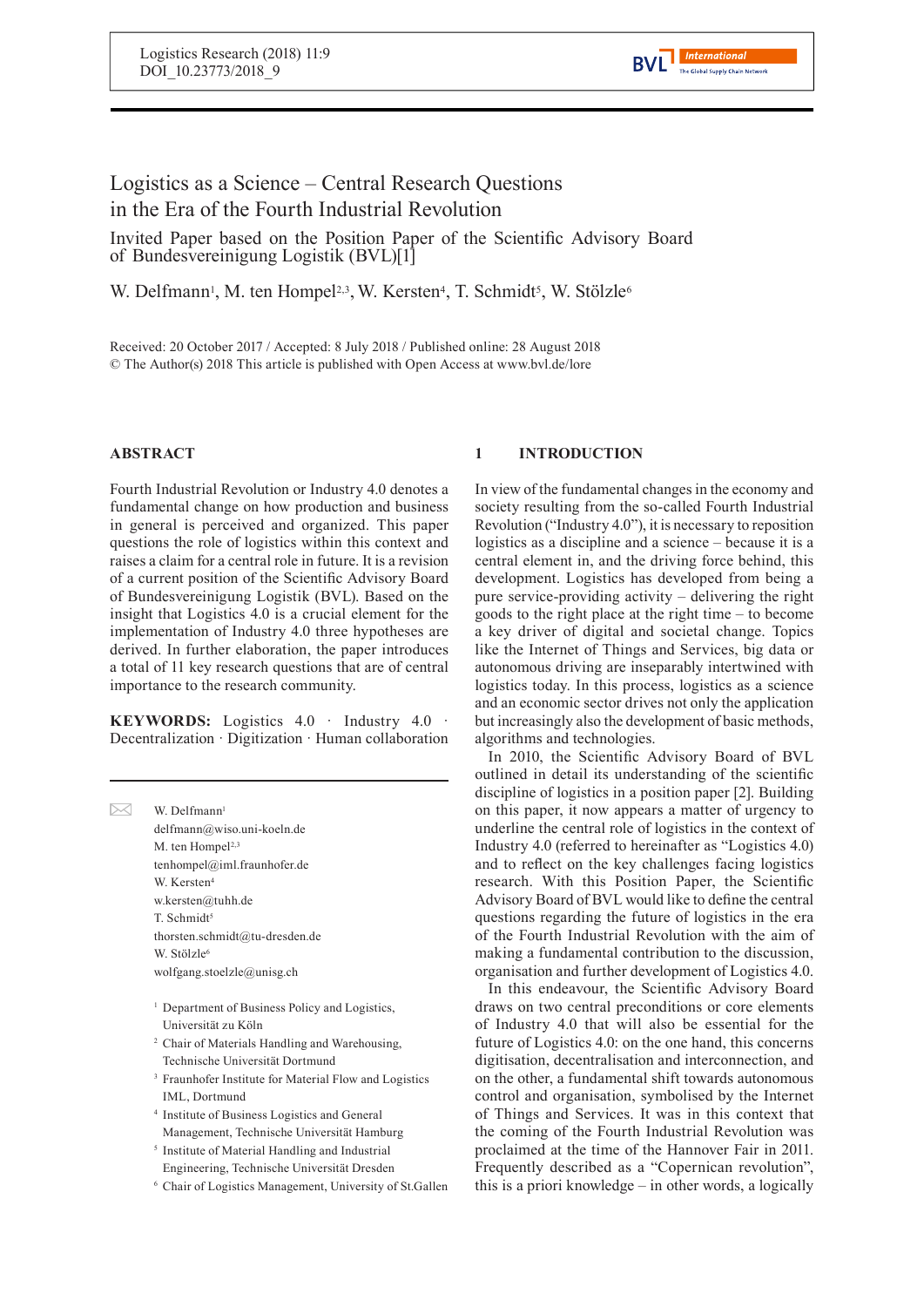deduced realisation, but one for which comprehensive empirical proof is not yet available – that was quickly shared by major sections of the international scientific community.

This realisation can be roughly described as follows: *In tomorrow's world, it will be possible to organise logistics more efficiently based on autonomous entities, and the degree of corresponding decentralisation and self-organisation will grow parallel to the complexity and dynamic development of logistics value added systems.*

Even if there is no standardised nomenclature on the identity of autonomous entities; this view summarises such things as "intelligent" containers, smart devices, robots, autonomous vehicles etc. that are frequently referred to as "cyber-physical systems" and whose common feature is a certain (undefined) degree of autonomy and that interact with each other and with their environment.

The resulting change is fundamental in nature and will affect all sectors and disciplines in logistics – from planning and technical organisation through to management.

Against this backdrop, we can derive three core hypotheses for Logistics 4.0.

#### **CORE HYPOTHESES**

Logistics plays an absolutely central role in the allencompassing digitisation of the economy and society. This means it is even more important as a subject of research than was already the case – because without adequate logistics the Fourth Industrial Revolution is simply inconceivable. Logistics is the backbone of these developments. The goal is to create flexibly interconnected, complex, distributed systems based on a continuous and autonomous exchange of data and information between human actors and physical, technical objects. Within the context of the Fourth Industrial Revolution, the aim is to develop industrial systems and networks to the stage where they can extensively control themselves within a certain technical and organisational framework while adapting as flexibly, efficiently and effectively as possible to continually changing circumstances.

The implementation of Industry 4.0 without Logistics 4.0 is just as unthinkable as the globalisation of the economy without logistics networks that span the world. The primary tasks of logistics include not only network management but also the structuring and control of these networks – both from a scientific point of view and in the areas that call for hands-on organisation. This leads us to recognise that:

- Logistics is the prime mover of the Fourth Industrial Revolution.
- Logistics is both the driver and the basis of the Fourth Industrial Revolution.

– Logistics calls for a joint theoretical foundation for technology and the economy as well as for strategy and operations.

In view of these hypotheses, it is absolutely essential that we intensify research into the topic of Logistics 4.0. The hypotheses also give rise to a whole number of central research questions, and finding answers to these questions poses a major challenge to logistics research. The following pages outline some of the questions that are of central importance and address the more specific considerations in greater detail.

#### **RESEARCH QUESTIONS**

## **1. Like Industry 4.0, Logistics 4.0 is based on a priori knowledge. One research question that is still wide open concerns the verifiable effects that Industry 4.0 induces in logistics in terms of efficiency, flexibility and availability.**

The vision of digitisation is penetrating all areas of logistics process chains – from production, through procurement, to distribution – and therefore driving expectations and ideas concerning the possibilities associated with the future organisation and implementation of processes, installations and systems. At the same time, however, there are widely differing views on how digitisation will create value added.

This is an area in which comprehensive interconnection of information technology rapidly and directly opens up new opportunities. And although the absolute data volume in all sectors of the economy has been growing apace for quite some time, the fronttoend recording and processing of all company-related process data remains a key challenge – and one that, with few exceptions, has not yet been successfully mastered. Without recourse to all too visionary ideas, it is easy to recognise the benefits of the availability of faster, more comprehensive and above all errorfree information. Information that is available at short notice and suitably processed represents knowledge, and enables the recipient to respond more quickly, for example, to detect wear at an early stage or to predict failures – just some of the central skills needed by an agile and efficient company. Moreover, it is undisputed that data as such constitutes a value – increasingly so in the context of Logistics 4.0. This value can be increased both by exchange and by processing. Machine learning of the kind employed in Logistics 4.0 for the analysis of large data volumes (e.g. predictive analytics) or the control of cyber-physical systems (e.g. image and speech analysis, gesture recognition) further increases the value of the data. The systematic interconnection of intelligent process modules lays a promising foundation for the interconnection of distributed information to create a knowledge base with the help of suitable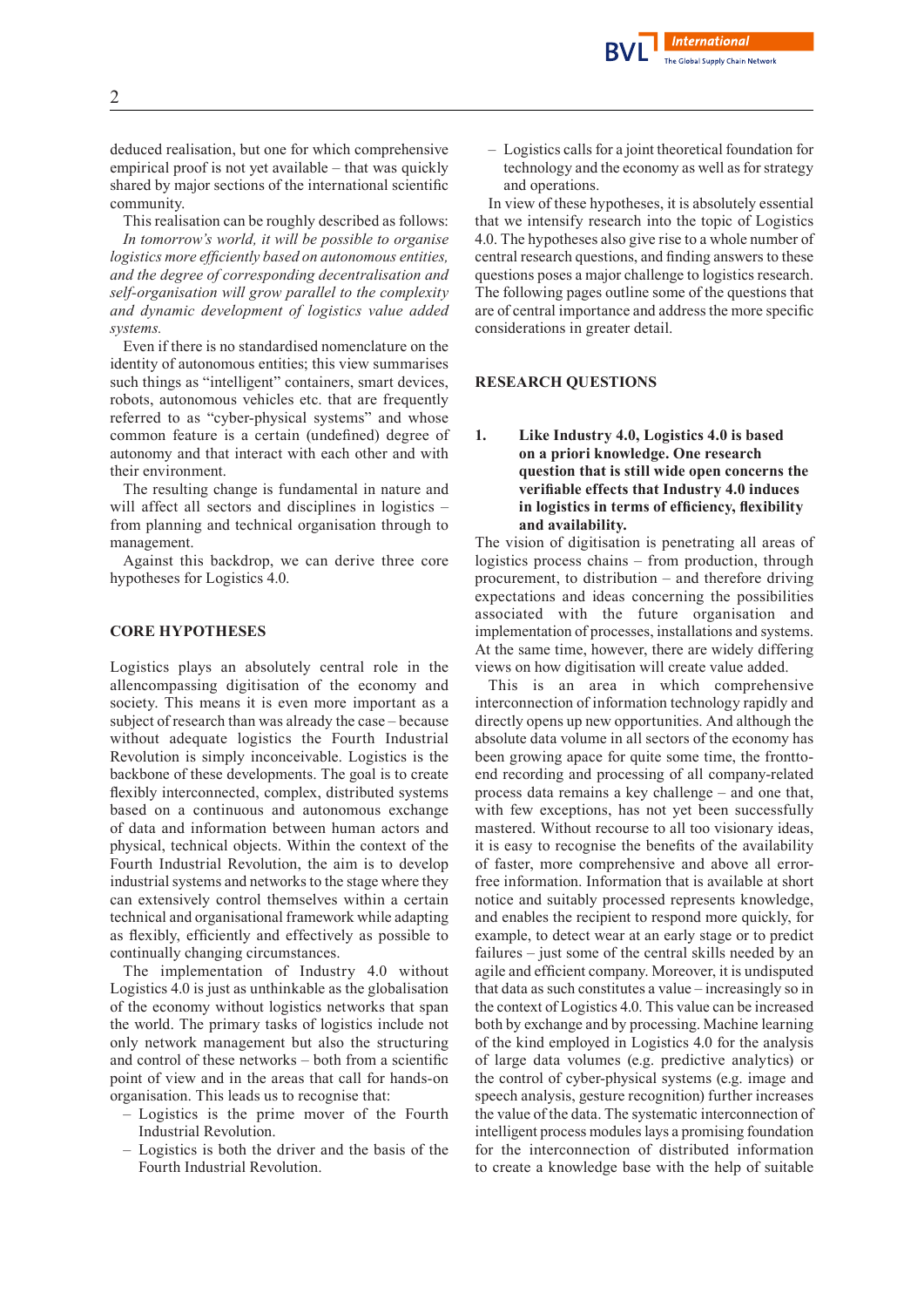algorithms – although this is a hypothesis for which solid evidence is still needed.

The general consensus is that the key value added provided by Logistics 4.0 is that it permits the systematic exploitation of the performance capability of digital modulesin order to shift operational decisions such as the allocation of orders or the creation of sequences directly to the process level. This paradigm shift towards the autonomy of machines, equipment and objects such as workpieces and goods will be a key competence in the endeavour to master volatile and highly individualized procurement, production and distribution activities in years to come.

This type of system architecture is associated above all with two main properties: namely high efficiency and great robustness. Despite the potential, these properties do not come about by themselves. In the case of decentral solutions, efficiency is based on the assumption of higher performance capability, as the systems (can) react dynamically to changes. However, in most cases dynamic behaviour will not be sufficient to offset the absence of a global system perspective (status overview).

Due to the high degree of parallelity, it is often also assumed that autonomous, decentral systems possess great robustness (against failure). This is true, for example, where the failure of a monolithic control system directly leads to overall system failure. A decentral control system may be able to largely compensate for the failure of individual components. However, one of the factors that is of interest in this connection is the time needed to react to failures. Depending on the underlying design concept, notification of failure information by means of sequential communication of individual system participants is characterised by systemic inertia. Topical individual questions therefore include the following:

- What scope of decentral decision-making is meaningful and expedient? Which global information should be kept available in order to permit efficient system operation, and under what boundary conditions?
- How does fault information act in decentrally controlled systems, and what level of dynamic behaviour does a locally interconnected system exhibit?
- Which rules are to be defined for the necessary system reactions, and how can a differentiated assessment of the performance characteristics at different performance points within the system be assured?
- How can decentrally controlled systems be modelled in terms of methodology and transparency in order to permit valid scientific assessment of their expected properties? Is supplementing suitable models from information science with a physical perspective (including

no copying, no deleting of objects) a suitable approach?

# **2. Do the conventional ways of developing, assessing and launching product, service and business model innovations in the market constitute an obstacle to Logistics 4.0? What new approaches can be identified in this context, and what are the resulting potentials?**

Digitisation has already resulted in far-reaching changes to value added chains and business models in many different sectors. It is frequently the case that entirely new actors outside the established companies are the ones who analyse and question the existing value added processes in light of the new options offered by digitisation and interconnection. One of the key characteristics of these changes is the high speed of innovation. Prototypes are created and developed in rapid succession. Products are launched on the market at an early stage with a core functionality, and much of the development of additional functions takes place after the market launch at the request or on the initiative of customers. Detailed milestone and work package planning is replaced by agile planning methods like "scrum"; microeconomic assessment is based on longterm business cases. The necessary start-up phase is financed by venture capital investors interested in value appreciation. [3],[4]

In contrast, innovative logistics technologies, solutions and services are generally developed on the basis of proven processes and methods for the development of products and services and with the help of economic efficiency calculations. Although development processes have become ever faster in recent years, the aim has always been to only bring logistics technologies and services onto the market when they have reached a high degree of maturity. Innovative logistics services are in turn often developed in collaboration with pilot customers as value added services (contract logistics) and require the individualised, customer-specific bundling of different logistics services, something that generally involves a greater depth of integration. One of the elements of these kinds of value added services is the close interlinkage of planning and control systems – and also of ICT systems – between the relevant actors. [5],[6],[7]

The outsourcing of value added services by shippers involves wide-ranging cost efficiency calculations that address not only the cost factor but also the performance, and in particular the quality standards of a logistics service provider, and that also entail a process of risk analysis. This applies in similar fashion to logistics service providers, who make sometimes considerable (up-front) investments in assets – often based on customer specifications. The durations of the contracts often differ from the amortisation periods of the investments. As a result, the establishment of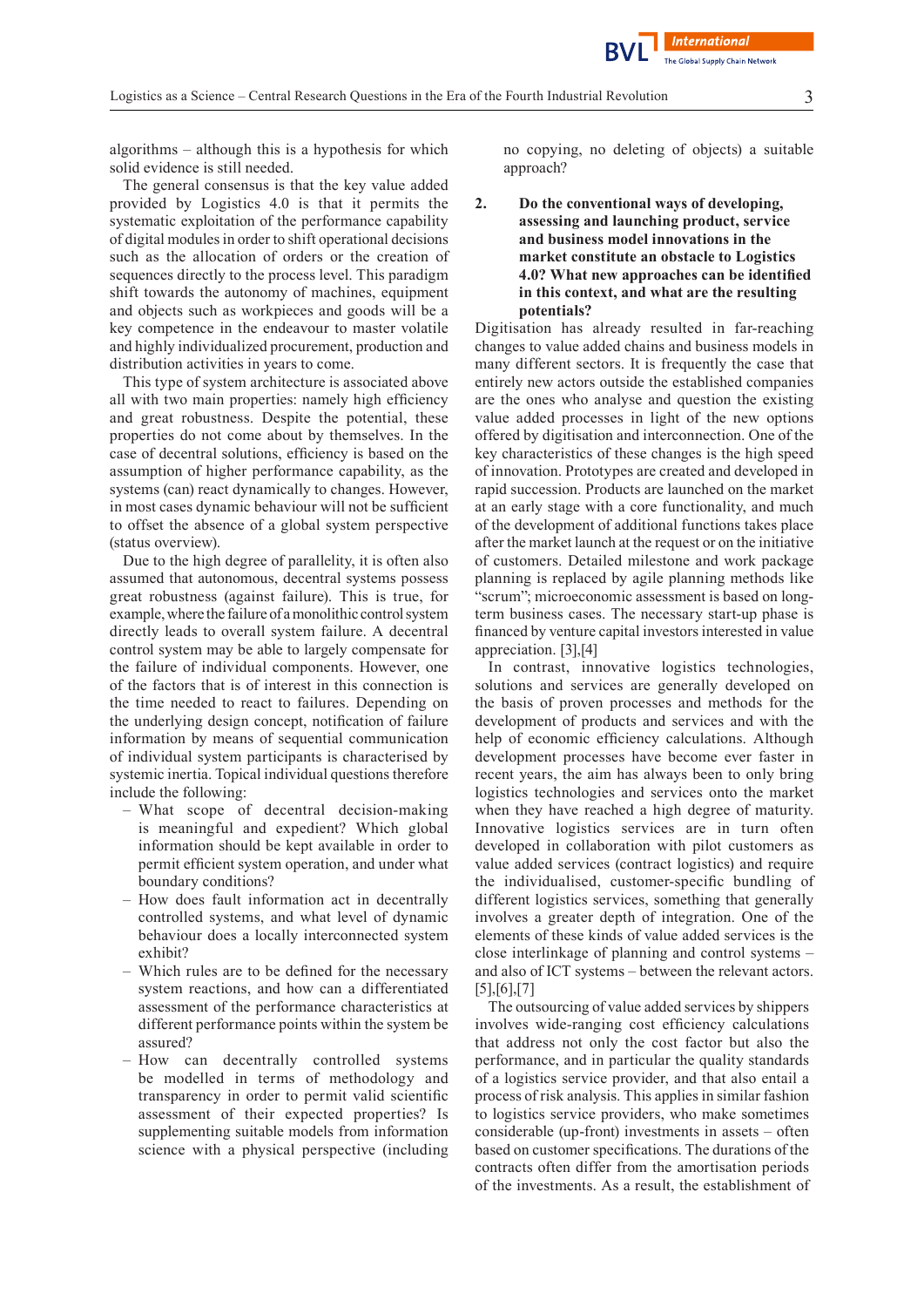logistics business relationships is often accompanied by classic and generally very time-consuming microeconomic review mechanisms (e.g. market analysis [products, customers and competitors], forecasts, business cases and investment and cost efficiency calculations). [8]

Business ideas developed in connection with Logistics 4.0 often exhibit different characteristics. They may, for example, be based on a new device, a new app or new software. The primary focus is not on the (new) outsourcing of comprehensive physical logistics services or the creation of new logistics process chains. Instead, decentral intelligence in logistics objects permits rapid reaction to changes in the logistics environment. This paves the way for the replacement of high-powered planning processes with smart control mechanisms. Development and market launch are often a matter of just a few weeks or months. The predictability of the increased benefit for the actors in question is also highly limited, however – particularly against the backdrop of the strong technological momentum. One of the reasons market segments become blurred is that digital products and services cannot be classified using conventional segmentation criteria.

This means that classic processes for product and service development and microeconomic review mechanisms are at odds with the characteristic features of Logistics 4.0 solutions. Development and market launch take too long, and the use of traditional review mechanisms may result in a situation in which product, service and business model innovations from the world of Logistics 4.0 have no prospect of market introduction if the classic review mechanisms are applied. [9], [10], [11]

Using the above as a starting point, we can identify the following urgent individual questions:

- Will we see a fundamental change in the value added model, and will this be sufficiently taken into account by the available approaches to the development, assessment and market introduction of logistics innovations?
- Do more recent agile approaches based on the trial-and-error principle create greater flexibility and increase the market prospects of product, service and business model innovations?
- How do these new approaches have to be organised in order to integrate agility and quality demands and to build bridges between the actors of digitisation and classic logistics service providers as well as shippers – to the benefit of both sides?
- How must alternative review mechanisms be organised to ensure not only rapid market launch but also adequate risk provisioning for the actors in question? How can new review mechanisms of this kind be put in place?
- **3. How will the normative and operational levels (planning and control) be organised**

#### **in future? Will there be separation of these two levels in future?**

**International** The Global Supply Chain Network

At its core, the Fourth Industrial Revolution is inseparably linked to the introduction of autonomous, self-organising entities. This is designed not only to pave the way for Industry 4.0 but also to promote the emergence of "self-organising adaptive logistics" [12] (Logistics 4.0). Following on systematically from this a priori knowledge, we arrive at the conclusion that the operational, near-realtime control level will in future make its own decisions, eventually leading to self-organisation in the more distant future. Logically, this would result in the decoupling of near-realtime operations within logistics systems and networks.

In order to make decisions on an operational level, it is in particular at this level that applicationspecific information must be stored and propagated. This information includes, among other things, the topology and the layout of material flows and networks, strictly defined rules and semantics, and ultimately all information that permits decentral, autonomous, targeted decisions within the system in question. The goal is to achieve greater flexibility and changeability on operational level. At the same time, the decoupling of the operational and normative levels creates much improved options for the standardisation of supply chain management. This benefit appears evident but has not yet been verified in vivo to date.

There are a number of basic individual questions in this context, including:

- How can targeted, strategic and efficient action be achieved in the distributed systems of Logistics 4.0 (based on a high number of autonomous entities), and how must the (operational) framework for action and the target systems of decentral entities be organised to achieve favourable properties in the overall system?
- Can business objects, functions and processes be standardised on the normative level in an application-neutral way by decoupling the operational level?
- What follows classic logistics process chain management if processes are implemented on an ad-hoc basis?

#### **4. What change will there be in the KPIs for logistics optimisation?**

For some time now, the dynamic nature of modern logistics processes has led to a situation in which isolated monitoring of individual KPIs is increasingly problematic and, above all, in which the static assessment of fixed, company-specific target figures can be highly misleading. In supply chains that had previously been optimised all too systematically, the disruption of supply chains due to occurrences such as environmental disasters has resulted in severe production losses. Unforeseen changes to the load profile or in the structure of goods have even resulted in significant efficiency losses in intralogistics systems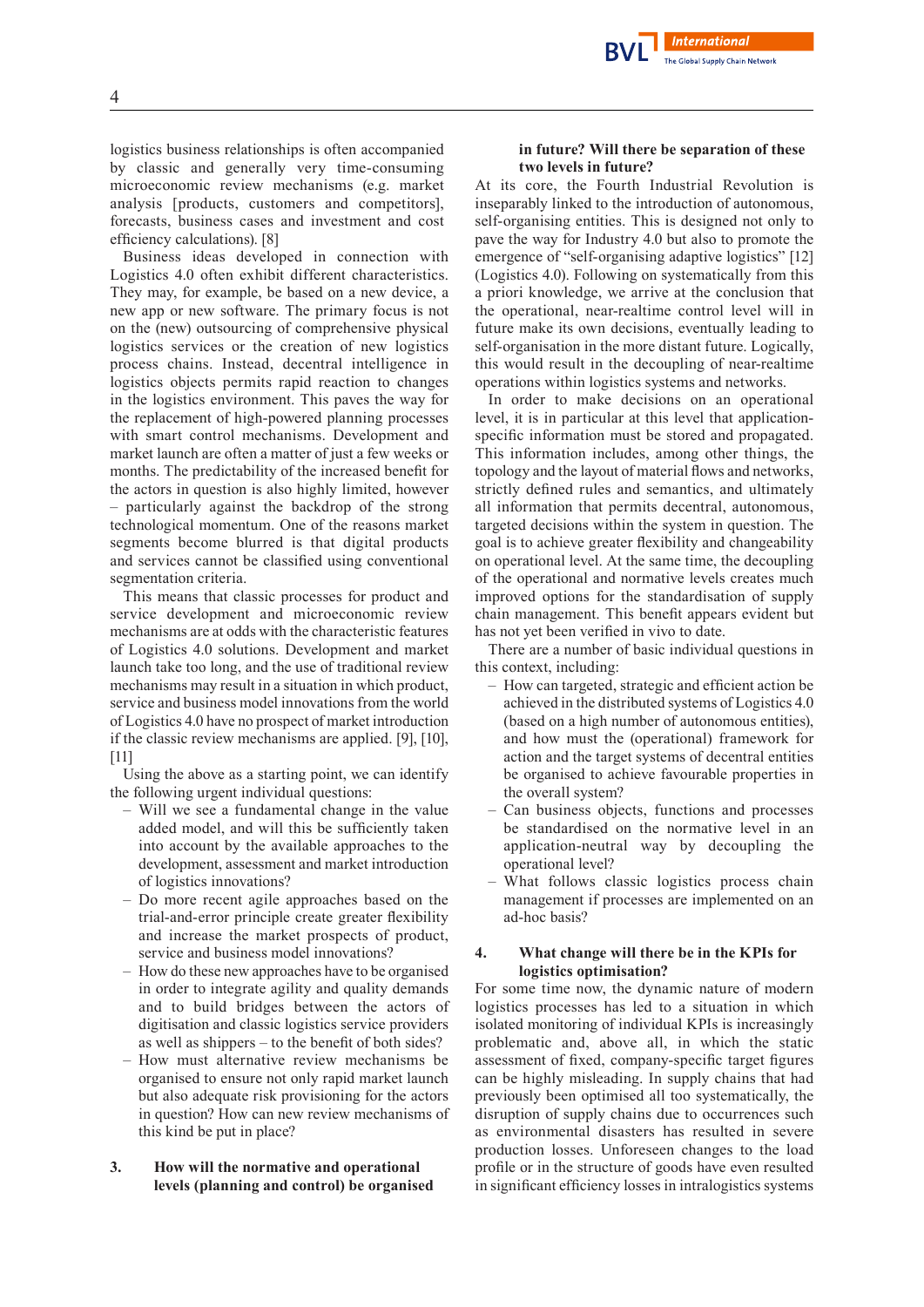that were geared with high efficiency towards a specific load scenario.

It was not least this factor that gave rise to the realisation that the definition of target values must be more comprehensive on the whole and, above all, be case-specific and flexible. In view of the imminent paradigm shift with a departure from deterministic decision-making structures and largely preplanned routines in production and distribution, this development will pick up even greater pace.

CurrentKPIs, concepts and organisational approaches will not be simply transferrable to the new control models and philosophies that are being discussed across a broad front. It will only be possible to generate the targeted value added if, alongside the interconnection technology, the logic for decisionmaking processes such as the determination of priorities or starting times is also optimised and developed further. This opens up a whole new area in which our current knowledge is only rudimentary.

As is to be expected, the efficiency of decentral and autonomous decision processes also depends on the required time response. An overly rigid advance timing schedule would probably provide little leeway for the creation of effective ad-hoc organisations or value added networks. Another factor that deserves in-depth analysis is the provision of buffer times (and also physical buffer positions) and the interplay with the required system flexibility. On the whole, therefore, it is to be assumed that additional KPIs will have to be incorporated in the process and that this will lead to a shift in the established weightings.

Logistics planning and control have always gone hand in hand with multi-criterion optimisation. The currently dominant underlying and overriding parameters – namely, throughput time, stock volume and capacity utilisation – must therefore be supplemented by additional parameters, including flexibility-focused KPIs. The goal is to identify suitable assessment scales that can depict the interplay between the contradictory indicators in the desired manner.

Two of the topical questions in this area are:

- Which models and concepts can be used to arrive at a comprehensive assessment of the interplay between new technologies and new KPIs or requirements?
- Which relevant KPIs should be included in this process in future? What is the relationship between classic KPIs like stocks and throughput time on the one hand and flexibility indicators like the dimensional or service spectrum?

#### **5. How will the targeted control and planning of interconnected autonomous groups of actors with special interests be regulated?**

To date, the discussion of the topic "Industry 4.0" has primarily focused on concepts in the area of big data and the Internet of Things. The merging of information logistics and physical logistics in cyberphysical systems opens up totally new technical perspectives for the organisation and operation of complex, flexible value added networks. In contrast, there has been far less emphasis on questions concerning the organisational structuring and the management of these systems – but it is the interconnection of widely differing resources and actors that constitutes the very core of Industry 4.0.

**International The Global Supply Chain Network** 

All this is based on the idea of flexibly interconnected, decentral production capacities, autonomously communicating and acting objects and infrastructures, and the front-to-end integration of physical and information-based systems. These kinds of developments increase the complexity of the systems exponentially, however. As a result, established, conventional methods for the planning and control of production and logistics systems are reaching the limits of their capability. This applies not only to intralogistics but also and in particular within the context of cross-company supply chain management and the development of logistics infrastructures. Conventional logistics systems must be developed into "logistics service value networks" [13] – and this poses fundamental technical and organisational challenges.

In value added networks, autonomous actors work together to produce and distribute components of complex services that are combined (in modular fashion) to generate the benefit for the customer. The design and coordination of these kinds of distributed service systems is one of the major challenges for logistics in the interconnected industry of the future. Against this backdrop, one of the key questions concerns the development of interaction between humans and technology in logistics in this changed environment. Human (inter-)action will continue to be a decisive factor, particularly in decentral and increasingly (IT) technology-driven logistics systems.

The development and utilisation of the potential offered by distributed ("virtual") logistics systems is driven by the intra-company and, to an even greater degree, the cross-company coordination of the utilisation of distributed resources, capacities and processes as "services" by (vertical and horizontal) value added partners, based on highly developed and typically web-based information and communication systems. The central challenges lie in the "neutral" design of platforms for the common and decentrally coordinated utilisation of these kinds of distributed resources and in the definition of rules and processes for the organisation of these platforms. Logistics service providers can play a central role in this process, in which the integration of IT and physical logistics will be key. The economic characteristics of these systems with their many widely differing and sometimes competing stakeholders will determine the acceptance and success of these systems. Logistics 4.0 will be the central element in this respect.

This raises numerous individual questions – which to date have only been addressed tangentially at most – on the structural and procedural nature, the rules,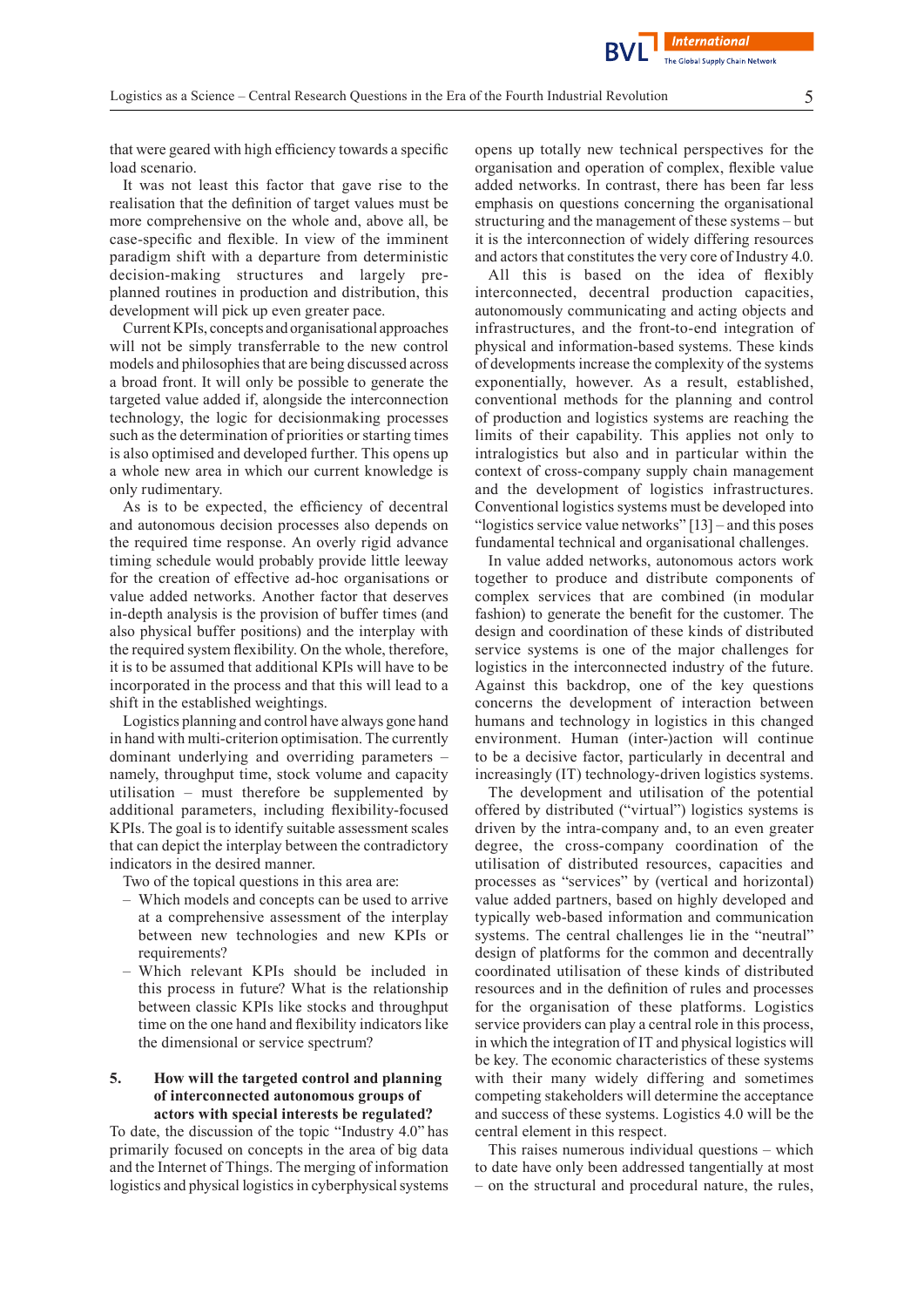the mechanisms and the criteria of such systems. For example:

- How can "market mechanisms" and the governance of multiple stakeholders be organised and implemented as the central precondition for efficient business models in Logistics 4.0?
- How can standardisation and modularisation be employed to master the complexity of informational and physical logistics structures and processes?
- In view of decentrally available information, how can economic concepts and coordination mechanisms be developed for horizontal logistics collaborations and marketplaces that can be applied in real-life decision-making situations with wide-ranging restrictions and that are geared towards the targeted improvement in the utilisation of logistics resources?

## **6. How must the goals and rules be defined, transferred and implemented in the distributed and autonomous systems of Logistics 4.0?**

The development of hierarchically planned and centrally controlled logistics systems towards coordinated, decentral and self-controlling autonomous systems fundamentally changes the relationship between the strategic (or normative) and the operational level. The targeted coordination of decentral systems requires the stipulation of rules and mechanisms to ensure that the decisions that are made decentrally complement each other to form a consistent overall concept. Here, the aim is to define rules on the normative (planning) level that ensure coordination of the operational and decentral decisions of the autonomous actors (and objects) with the aim of achieving agreed, overriding objectives (control). The decentral actors must accept these overriding rules, as they are the prerequisite for effective coordination. This presupposes agreement on their characteristics [14].

Target criteria and rules have already been developed in many technically dominated, distributed logistics systems using multi-agent systems, above all in the field of intralogistics. The concept of swarm intelligence and learning-capable autonomous logistics systems is also increasingly the subject of research and is already being successfully applied. The more, however, that cross-company logistics systems with distributed resources and processes as well as multiple actors with potentially diverging economic objectives come into play, the greater the challenge of developing economic goals and rules and of ensuring the economic functionality of distributed logistics systems – regardless of technical effectiveness and efficiency – in the organisation and control of Logistics 4.0 systems. The efficiency and effectiveness potential of distributed logistics resources, and above all the flexible use of these resources on demand, can only be exploited on the basis of agreed economic rule systems.

In recent times, above all in the field of macroeconomic research, major importance has been attached to developing so-called market mechanisms, which are used in many forms based on the concept of "market design". There is major potential here, specifically for the design of distributed logistics systems. Agreeing on these types of market mechanisms is a complex process, particularly in complex value added networks with multiple, economically independent actors with potentially diverging objectives and interests; at the same time, however, it is precisely this agreement that constitutes a central element in the success of Logistics 4.0 [15].

Against this backdrop, the following individual questions concern some of the basic issues that need to be addressed:

- Which actors will take up the initiative in the development of these regulating systems and define the criteria for participation and the proper functioning of the regulating mechanisms?
- How can we succeed in ensuring the compatibility of the heterogeneous objectives of the participants in distributed logistics systems?
- How can the potential conflict between central objective and rule definition on the one hand, and decentral autonomy on the other, be handled and structured using economic principles and models?

## **7. What will the transition from classic, deterministic, hierarchical supply chain planning and control to heterarchical, probabilistic ad-hoc planning and control activities in Logistics 4.0 look like?**

The traditional idea of planning, controlling and monitoring logistics networks holistically (hierarchically) is designed to achieve the optimum overall outcome across company borders. The extreme case of integration – from the raw material supplier all the way through to the consumer – is geared towards the centralised planning and coordination of all entities involved in the value added process. However, the resulting complexity above all negatively impacts on the robustness of the systems. It is almost impossible to neutralise system failures, which can then threaten overall functionability. Structural disruptions and economic crises result in increased volatility, uncertainty and complexity, and reduce the predictability of logistics operations. In order to ensure efficient logistics even in the highly dynamic and volatile scenarios encountered in Industry 4.0, one factor that also needs to be investigated is the situationspecific need to reduce the level of integration of all too narrowly and rigidly coupled systems and of the resulting highly vulnerable value added networks – and thereby to determine whether measures such as targeted risk management designed to decouple logistics systems are more likely to achieve the goals of increased robustness, resilience and agility. [16]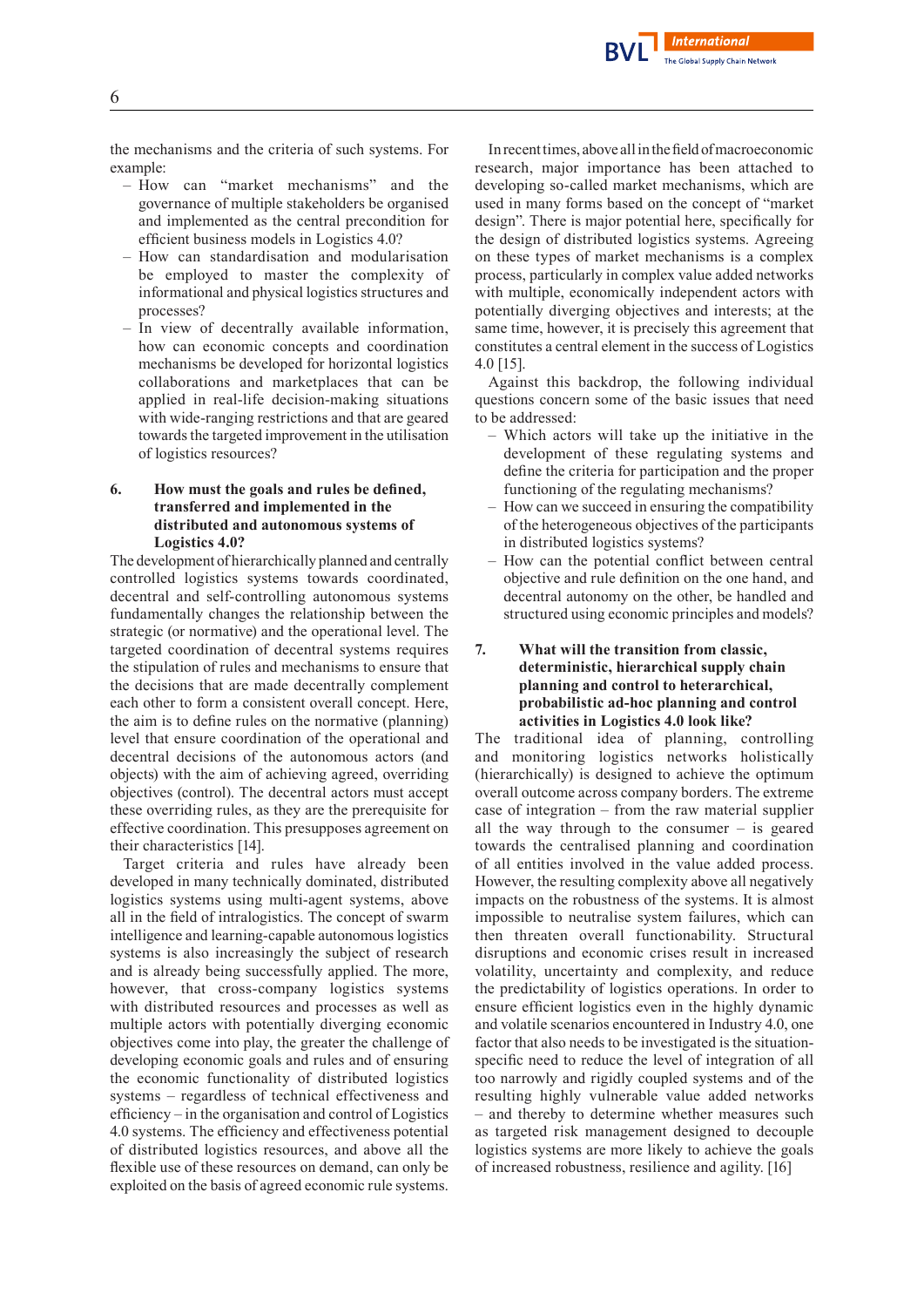In this context, logistics management aims to create value added networks to organise the systems of autonomous actors that are geared towards the exchange of information and collaboration and that are only loosely connected. The answer to the question of which degree of coordination and integration is to be targeted and is meaningful depends on the specific situation in the value added networks. A principle of total integration is neither desirable nor practicable.

In this connection, particular importance is attached to increasing adaptivity. Value added networks must be seen as complex adaptive systems with intensive communication and interdependencies between their entities, processes and resources. Associated system characteristics include non-linearity, complex multidimensional behaviour, evolutionarity and selforganisation. But these systems need coordination and decision mechanisms in order to permit adaptive and collective behaviour in autonomous, decentralised contexts. It is no longer possible to achieve the inherent complexity of these kinds of networks through maximum possible integration, in other words centralised planning and control. [17] It is only logical that what is required is a paradigm shift in logistics systems towards the decentralised control of "intelligent" objects in heterarchical structures – rather than, following the traditional mindset – the centralised control of "non-intelligent" objects in hierarchical structures. [18], [19]

The reorientation of logistics in science and practice towards intelligently coordinated, distributed, more decentrally organized constellations of autonomous subsystems constitutes a not inconsiderable change in focus of logistics organisational principles and criteria. Nonetheless, there are already a wide range of research approaches, albeit with very different designations, that are based on similar principles and that can serve as valuable points of reference for the further research and development of complex adaptive logistics systems.

The central individual questions in this regard include the following:

- How can contrasting strengths and weaknesses, potentials and risks of integrated and distributed systems be assessed more effectively in the context of Logistics 4.0, and what would an optimum situation-dependent balance look like?
- How can logistics systems be organised and controlled as complex adaptive systems at the interface of technology and the economy?

# **8. Will Logistics 4.0 result in different principles for resource utilisation ("share economy")?**

Logistics systems have always been geared towards increased efficiency. The operation of logistics systems often entails high investment (e.g. for facilities such as warehouses or hubs as well as transport fleets comprising vehicles, conveying systems, aircraft, rolling stock, locomotives, ships etc.). Whether efficiency targets can be achieved therefore also largely depends on the degree of utilisation of existing capacity. [20], [21], [22]

**International The Global Supply Chain Network** 

As a result of a wide range of system-internal and system-external framework conditions (such as volatility of demand, social legislation, imbalances and information deficits), it is almost impossible to avoid idle capacities in traditional logistics systems. Although electronic freight exchanges promote the rapid matching of supply and demand in road freight transport and therefore improve capacity utilisation at specific points, they are nevertheless focused on the utilisation potential of a resource that can be assigned to exactly one owner. There is no provision for the common, overriding optimisation of resources belonging to multiple owners.

The failed city logistics projects from the 1990s show that the joint use of logistics resources (in this case, above all trucks and storage space) has, for various reasons, not been a success to date. The issue of how close to real time it is possible to compile a status overview of orders and available resources was not the only question that remained unanswered. What was also unclear is what logic is needed to assign existing orders to available (transport) resources of different owners / actors, and how the corresponding "contribution mechanisms" should be designed. As a result, traditional optimisation approaches still focus on utilisation of in-house resources.

With the help of realtime data and using cyberphysical systems, Logistics 4.0 permits interruptionfree, interconnected communication within flows of goods and products. [23], [24], [25]

Communication in Logistics 4.0 concerns people (e.g. drivers, schedulers, management personnel in the logistics sector), logistics objects (e.g. goods and products, containers, packaging, pallets), logistics processes (e.g. transport, transshipment, storage, order picking), logistics vehicles and logistics facilities (e.g. terminals, hubs). Containers are fitted with digital equipment, rendering status information globally available in real time. In the field of road freight transport, shipment-based scheduling systems are linked up to vehicle-based telematics. The intelligent processing, interlinking, evaluation and utilisation of data for logistics decisions (big data) is seen as the enabler of Logistics 4.0. [26], [27]

This means that the preconditions for a "share economy" in logistics appear to be in place: ICT solutions permit common access to data by business partners (e.g. logistics service providers, shippers, subcontractors) via the cloud in real time. This data can include sender-related and recipient-related order statuses as well as available resources – all on the relevant timelines. This creates the tools needed to align orders to the available resources of different actors. [28], [29]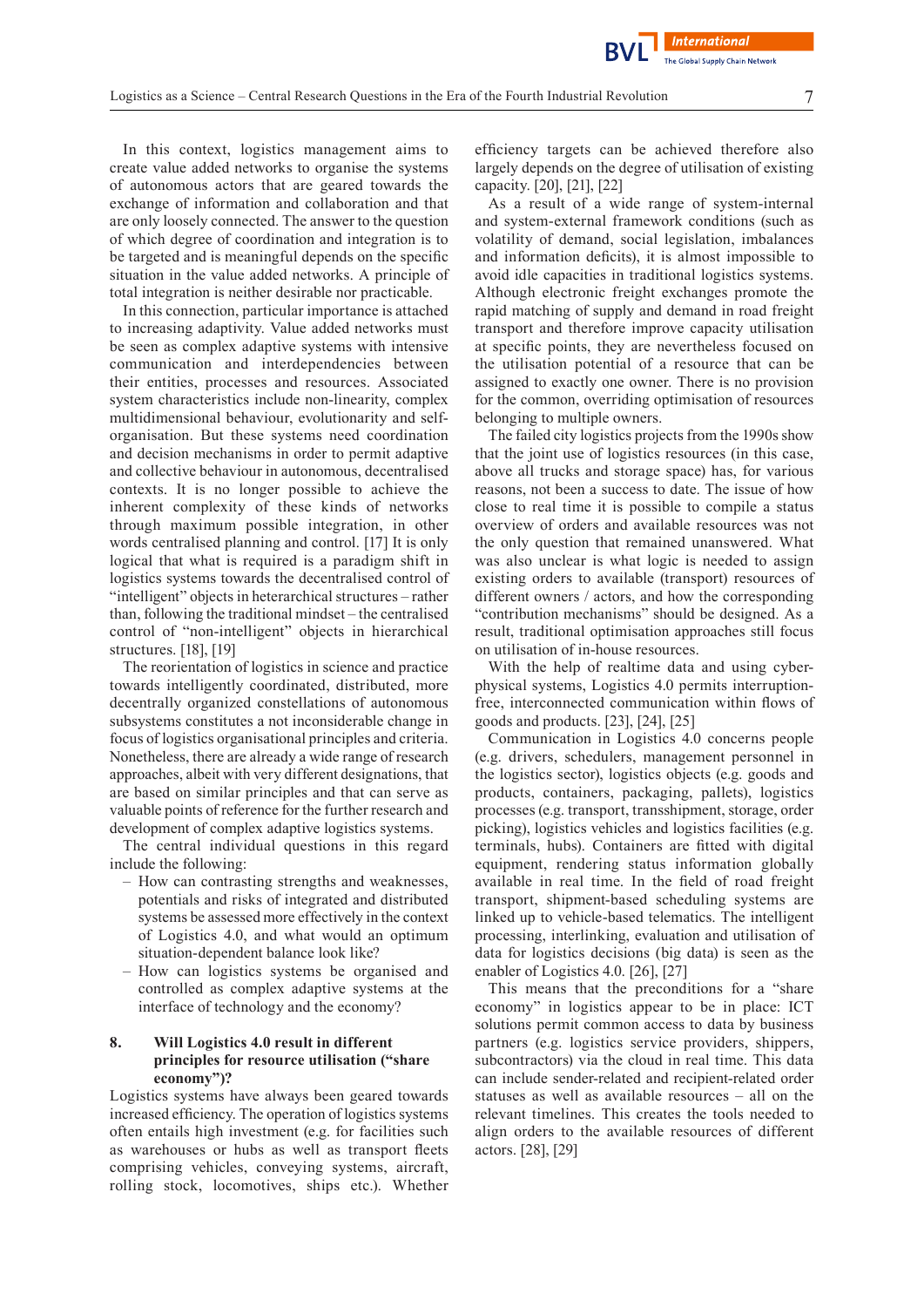

However, many individual questions still appear to be unresolved in connection with the stable implementation of a "share economy":

- How can quality/service standards be ensured if logistics services are created with "distributed" resources?
- Which priority rules are suitable for deciding which resource should be used for which order and when, and how are these rules to be applied?
- Which governance models can be used to operate a "share economy" in logistics? In particular, it must be borne in mind that operation of the platform (including the decision on the distributed use of resources) directly affects resource utilisation and therefore the economic success position of the actors.
- What standards need to be met by a "contribution system" based on the provision of logistics services for a "share economy", and how can such a system be structured?
- Which areas/logistics services are particularly predestined for a "share economy"?
- What criteria does compliance have to fulfil in a "share economy" in logistics? Where are the weaknesses – with regard to data access and data protection, for example?
- What is the nature of the trade-off between the sharing of information ("privacy") and efficiency gains? What does this trade-off depend on? In the case of large-scale reciprocal effects: what does this mean for the distribution of public sector and private sector tasks?

# **9. Humans and autonomous machines will in future interact in (social) networks as equal partners and cooperate in natural environments. What will the sociotechnical systems of Logistics 4.0 look like?**

It is particularly in this field that technological developments open up major potential for innovation. A further aspect of equally central importance is that, based on general understanding, Logistics 4.0 involves the interconnection and digital penetration of processes but not necessarily the all-encompassing automation of these processes. On the contrary, the expectation is that we will see widely diverging developmental perspectives for digitised work. Automation technologies will by no means determine the organisational nature of work but will always be associated with a certain amount of creative leeway [30].

The changes to the working world due to interconnection and digitisation that are gradually emerging in industry, trade and logistics already happened some time ago in other sectors – in the financial world, for example, with its high-frequency stock market. In recent years, employees in these sectors have come to terms with the new situation, just as major parts of society as a whole have become accustomed to the use of digital devices and social networks as a matter of course.

This development opens up new perspectives and opportunities, not only for the structuring and optimisation of processes but also for integration of the work performed by humans. Simple examples



*Figure 1: Dimensions and interfaces of the sociotechnical system of Logistics [31]*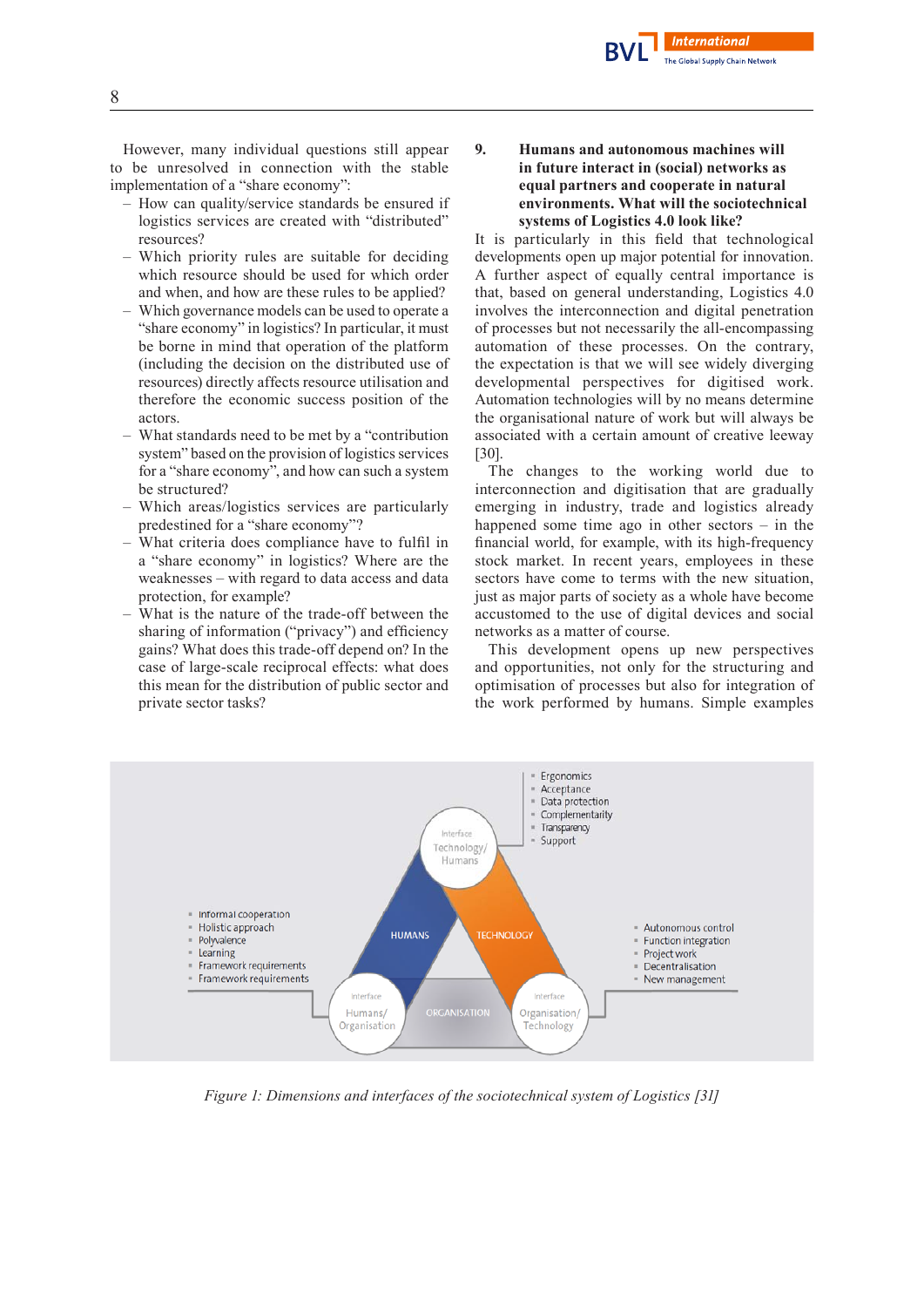already exist in the form of individual instructions or the performance-based and knowledge-dependent management of people in the work process. Today, the increasing integration of sensor technology in handling equipment and the direct integration of this technology in the work process permit hybrid workplaces without the previous strict separation of work spaces or the temporary shutdown of the corresponding automatic functions. Among other things, this exploits the potential to master problems and challenges in the area of societal development (demographics) – by relieving people of the need to perform physically demanding or monotonous tasks, for example. In other applications, however, human activities can also be transformed into process-monitoring or problem-solving tasks. The goal is to establish systems for skill development as well as for informal learning that anticipate the individuality of the person in question and his or her cognitive qualities and skills ("cognitive ergonomics"). This is the only way it will be possible to utilise the individual creativity and flexibility of human beings in the sociotechnical context of Logistics 4.0 in a socially acceptable manner. The acceptance of a new "manmachine" interaction concept in the vein of Logistics 4.0 will ultimately determine its long-term success. However, this acceptance cannot be promoted or even forced on people from the outside but must grow gradually over time [32]

The resulting individual questions concern the three essential interfaces of the sociotechnical system of Logistics 4.0 (cf. Fig. 1 above), for example:

– The technology/human interface: which activities are meaningful and socially acceptable within the framework of Logistics 4.0 and how are they to be automated. People and machines act in different time frames; how can an understanding of dynamic system behaviour and an understanding for autonomous behaviour be promoted (on both sides)?

- The organisation/human interface: what is the right, individual scope of management by the system? How can human beings be meaningfully integrated in decision-making processes?
- The organisation/technology interface: Logistics 4.0 is based on decentralisation and new principles of autonomous control and self-organisation; how can these principles be formulated in a technology-compliant manner? Which methods and algorithms should be adapted or developed for this purpose?

#### **10. How will risk and responsibility be shared and distributed ("machine responsibility")?**

In Logistics 4.0, affordable and high-powered sensors, actuator technology and information processing enable the machines not only to communicate with people but also to interact, as well as to interpret and ultimately anticipate human behaviour. Interpretation of gestures and speech or the measurement of the human pulse based on analysis of a video signal are just as much part of the current state of the art as eye trackers in cars or fitness bracelets complete with motion analysis. Techniques and algorithms of artificial intelligence and machine learning are increasingly gaining ground, and their development points in the direction of autonomous action by machines.

Machines will become "equal" partners in the social networks of Logistics 4.0. Avatars and software agents will represent humans in the virtual world created by these novel social networks (cf. research question 9) [33]. In future, "man-machine interaction" (MMI) will increasingly resemble interaction between humans. As



*Figure 2: Basic relationships of responsibility [38]*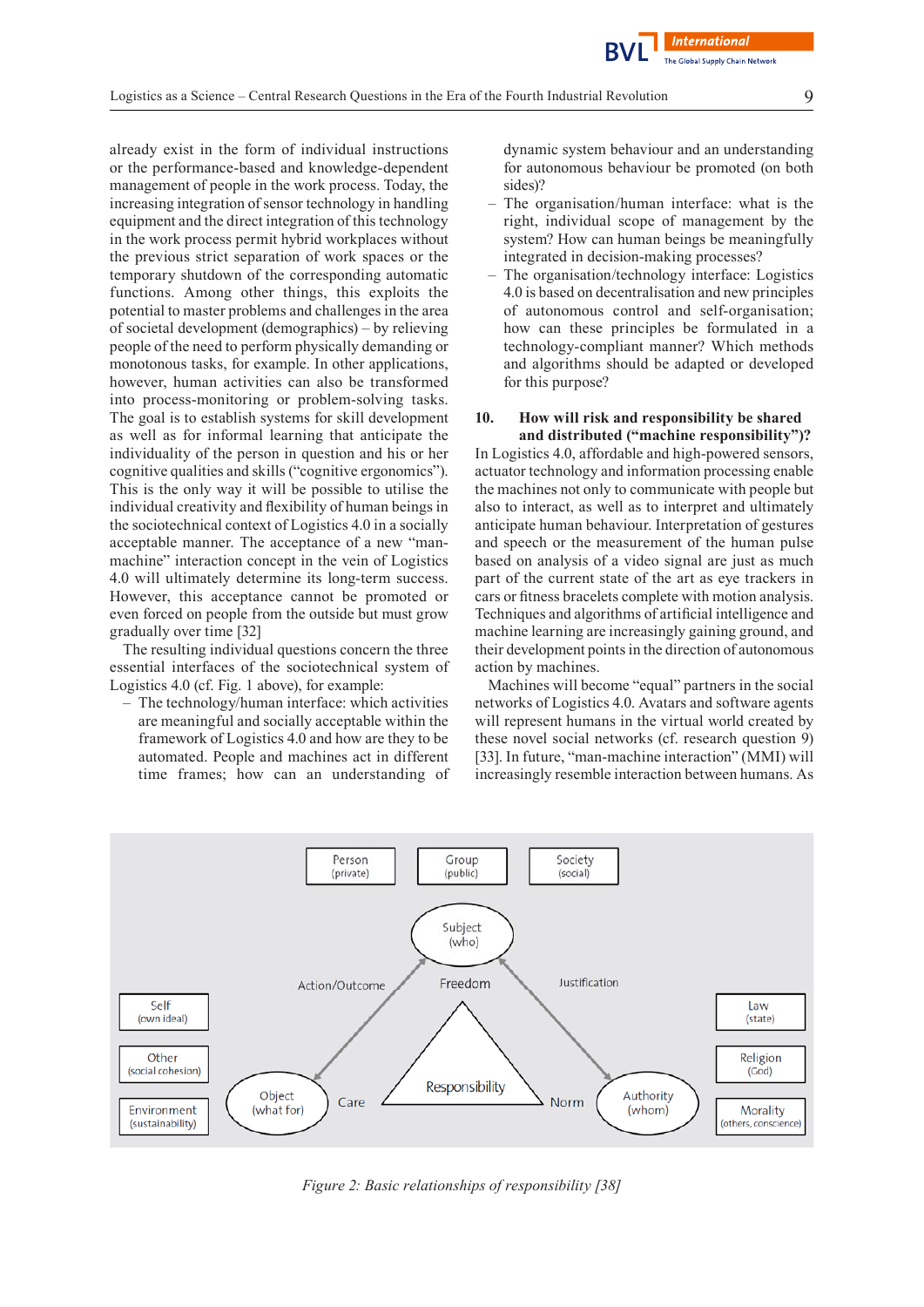

logistics is a sector with a wide range of manual tasks, it will be affected by this development to a particularly high degree.

In Logistics 4.0, the corresponding technical developments will initially extend to relatively simple systems like intelligent containers and shelves, smart devices and swarms of driverless transport vehicles that will have the ability to interact with humans via speech, gestures and the interpretation of physiological parameters. In the longer term, these systems will be joined by cyborgs, autonomous trucks, robots or complex machines.

One topic that is closely related to this question is that of context-based learning. Once again, this will concern both parties – humans and machines. On the one hand, this will be about how individual experience-based knowledge is preserved and imparted by humans. On the other hand, there is the question of how machines learn in the context of natural environments and in interaction with humans (e.g. artificial intelligence techniques) [34].

It would be negligent, however, to interpret a positive vision of the future interaction between humans and machines as amerely technical development.Interaction with (partially) autonomously acting machines raises questions concerning acceptance, legal assessment and the restructuring of the sociotechnical system up to and including the ethical perspective.

"While MMI applications will make many injuries and fatalities preventable in future, it is equally likely that these applications will also cause harm to some people [35]. In this connection, the scientific literature also discusses the ethical and legal implications of scenarios in which a (partly) autonomous machine has to decide between harming two people or groups of people – between its own passengers and other traffic participants, for example, or between multiple other traffic participants [36]. The faster reaction times of MMI applications basically means that more "damaging events" will be avoidable, and this raises two questions: that of the legitimacy and possibly even the legality of decisions not to use MMI solutions; and, secondly, the question of whether this may result in restrictions on human options for action." [37]

The following questions are among those that need to be answered in an interdisciplinary scientific discourse:

- How will responsible and targeted action in the interaction of humans and machines by structured and organised in the common social networks of Logistics 4.0?
- What isthe normative standard that machines have to submit to in their interaction with one another and with humans?
- What is the categorical imperative of Logistics 4.0?

## **11. What qualifications and competencies does Logistics 4.0 require? How will they be individually fostered?**

Increasing digitisation and interconnection in Logistics 4.0 creates major challenges for employees and management personnel. With the increasing application of advanced information and communication technologies in logistics and production, existing work, organisation and management structures will be called into question by new technological concepts. Added to this are the effects of demographic change and the differing aptitudes, values and attitudes of the different generations [39].

In Logistics 4.0, simple rule-based work routines are increasingly automated. Humans and machines work together. The employees are still responsible for organisational, creative decisions. Smart devices like smartphones, tablets, 3D glasses or wearables enable the employees to manage the glut of information and to enter into a novel dialogue with intelligent machines and products.

What are the resulting specialist and methodological requirements of this development with regard to the people employed in the logistics sector? One general specialist element will be the integration of production and logistics knowledge on the one hand and uptodate IT skills on the other. This calls for additional qualification measures in the area with the lower skill levels. Concrete requirements will largely depend on the function of the employees in question, although age will also play a decisive role, as younger employees are far more comfortable when it comes to using digital technologies.

Qualification measures for personnel in the era of Logistics 4.0 must take account of all groups of employees – in other words, not only blue-collar staff but also commercial employees and management personnel, and the requirements will be different in each case. As a result of increased automation, for example, blue-collar employees will sometimes be faced with the challenge of performing new tasks. Commercial personnel will have to learn the necessary skills that enable them to handle a more highly automated, decentral planning and control approach. For their part, management executives need holistic business process and IT expertise in order to identify and exploit the potential of Logistics 4.0 for their company – as well as high-level skills in the area of change management and modern employee leadership. They must help older employees to understand the benefits of Logistics 4.0 while simultaneously arousing the interest of employees from Generations Y and Z (the so-called digital natives) in their company and managing these younger employees in an appropriate manner. Moreover, they must create a framework for the productive cooperation of older and younger employees.

The resulting qualification needs must be individually determined for all employees and management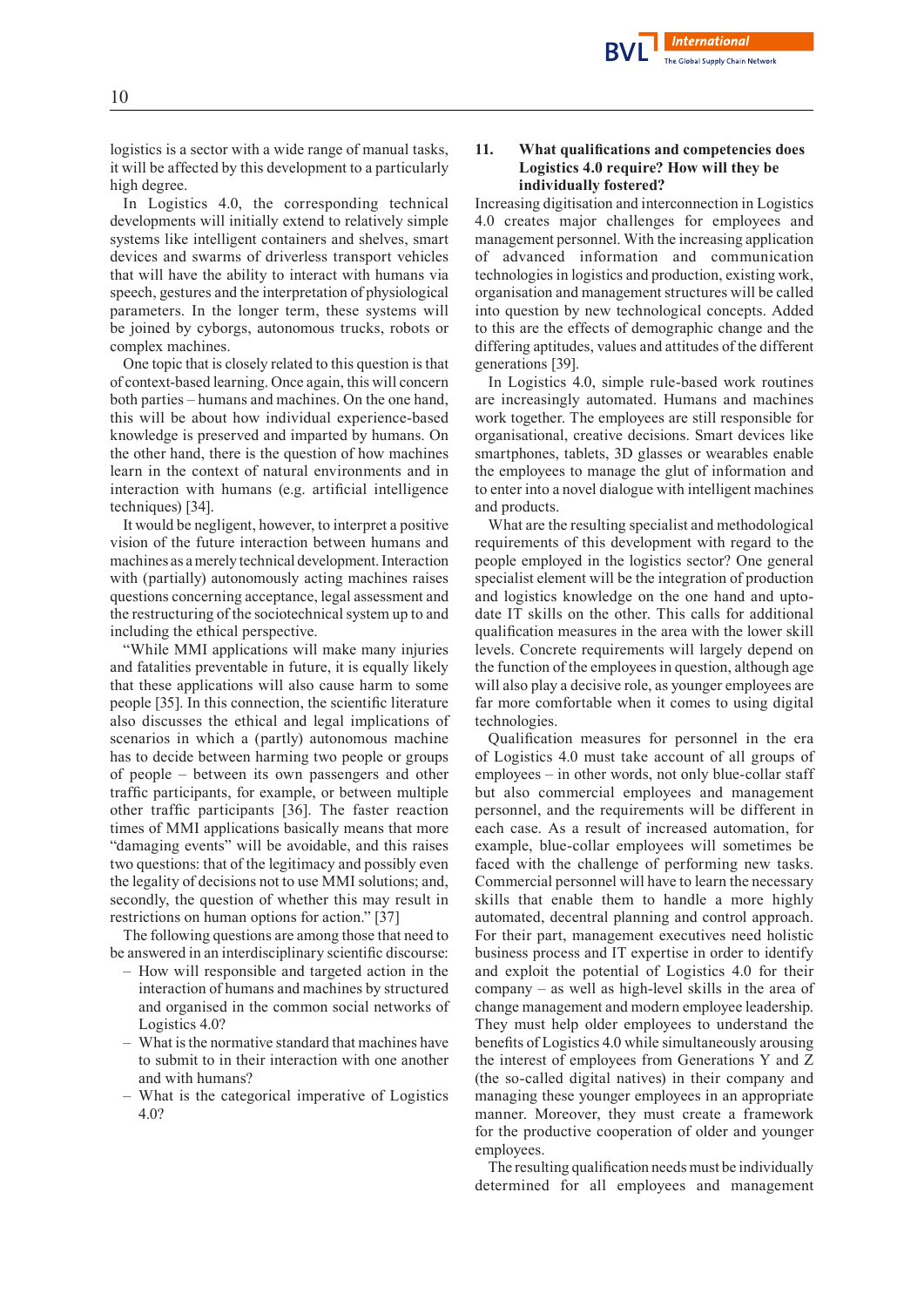personnel, followed by the organisation of suitable further training and development programmes. Ongoing digitisation in the educational field also opens up attractive new options for companies, such as online courses, gamification or knowledge platforms. It goes without saying that training content must also be rapidly established in the areas of school, vocational and university education. At the same time, however, it is precisely the process of digitisation that also paves the way for the development of competencies on independent initiative outside the conventional education pathways. This aspect should be taken into account in the development of concepts for the documentation of the individual qualification status for Logistics 4.0.

In view of the above, the following are just some of the individual questions that need to be asked:

- What specialist and methodological demands will Logistics 4.0 make on employees in logistics – in general and in terms of specific tasks and functions?
- How does digitisation affect employment in logistics, and how will this impact the supply and demand for specialists and management personnel?
- How can the different knowledge statuses and working practices of the different generations be combined in a productive way and optimally utilised?
- How does the further training and development system need to be adapted in order to address these issues?

#### **CONCLUSION**

The Fourth Industrial Revolution is fundamentally changing the face of industry and society, creating major challenges for logistics in the reorganisation and restructuring of value added systems. Established business models and success factors are being called into question, and there is a need for new ideas and concepts.

Industry 4.0 is unthinkable without logistics. It is the prime mover of the Fourth Industrial Revolution and the core element of all successful concepts. Logistics will be the key competitive and locational factor for industry in the international competition between new business models in the area of autonomisation and digitisation. More than ever before, logistics research is therefore called upon to answer the fundamental research questions arising on the road to Logistics 4.0.

The research questions outlined in this Position Paper underline the importance of logistics and IT as the central knowledge areas for the implementation of the Fourth Industrial Revolution. The wide-ranging interrelationships between these two disciplines make it expedient to focus above all on interdisciplinary concepts. A further aim is to create a common

theoretical foundation for technology and economy in the concept of Logistics 4.0.

#### **ACKNOWLEDGMENTS**

The Position Paper underlying this contribution is endorsed by all the members of the Scientific Advisory Board of Bundesvereinigung Logistik (BVL). The authors would like to thank all members for their valuable input to this paper.

#### **REFERENCES**

- [1] Delfmann W, Kersten W, ten Hompel M, Schmidt T, Stölzle W (2017) Logistik als Wissenschaft – zentrale Forschungsfragen in Zeiten der vierten industriellen Revolution, Positionspapier des Wissenschaftlichen Beirats der Bundesvereinigung Logistik (BVL), Bremen, https://www.bvl.de/service/publikationen/ positionen
- [2] Delfmann W, Dangelmaier W, Günthner W, Klaus P, Overmeyer, L, Rothengatter W, Weber J, Zentes J (2010) Towards a science of logistics: cornerstones of a framework of understanding of logistics as an academic discipline. Working group of the Scientific Advisory Board of the German Logistics Association (BVL), in: Logistics Research (2), pp 57–63
- [3] Kagermann H (2015) Change through digitization – Value creation in the age of Industry 4.0. Management of permanent change. Springer Fachmedien Wiesbaden, pp 23-45
- [4] Evangelista P, McKinnon A, Sweeney E (2013) Technology adoption in small and mediumsized logistics providers. Industrial Management & Data Systems 113.7:967-989
- [5] Wagner St, Sutter R (2012) A qualitative investigation of innovation between third-party logistics providers and customers. International Journal of Production Economics 140.2:944-958
- [6] Schmidt R, Mohring M, Härting R, Reichstein C (2015) Industry  $4.0$  – potentials for creating smart products: empirical research results. Abramowicz, W. (ed.) BIS. LNBIP, vol.208, pp.16-27. Springer, Heidelberg
- [7] Hermann M, Pentek T, Otto B (2016) Design principles for industry 4.0 scenarios: A literature review, Working Paper, Technical University of Dortmund
- [8] König A, Spinler S (2016) The effect of logistics outsourcing on the supply chain vulnerability of shippers: Development of a conceptual risk management framework. The International Journal of Logistics Management 27.1:122-141
- [9] Brettel M, Friederichsen N, Keller M, Rosenberg N (2014) How virtualization, decentralization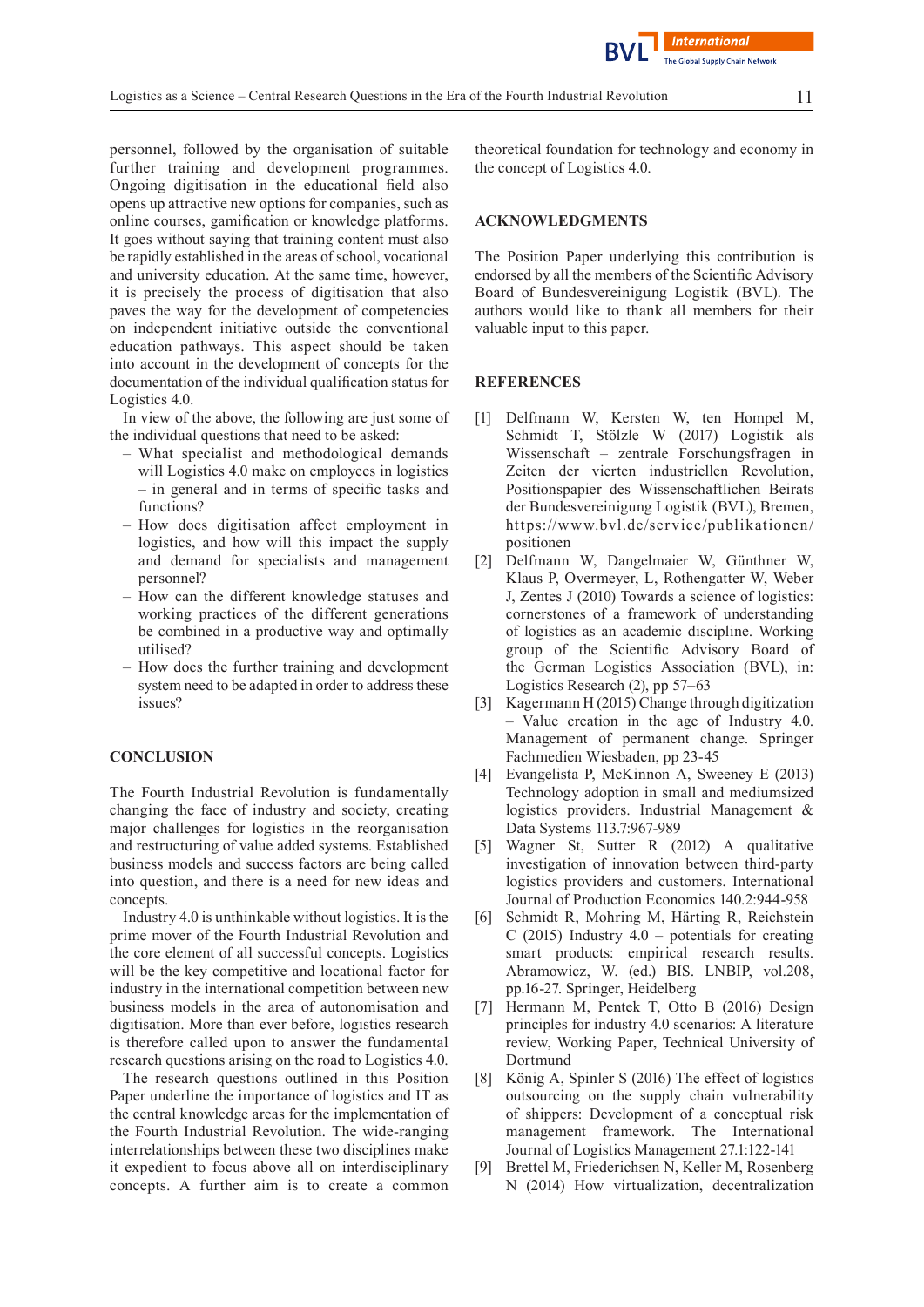

and network building change the manufacturing landscape: An Industry 4.0 Perspective. International Journal of Science, Engineering and Technology; 8.1: 37-44

- [10] Hofmann, E, Rüsch, M (2017) Industry 4.0 and the current status as well as future prospects on logistics, Computers in Industry, 89, pp. 23–34
- [11] Zhou K, Liu T (2015) Industry 4.0: towards future industrial opportunities and challenges. 12th international conference on Fuzzy Systems and Knowledge Discovery (FSKD), IEE, pp. 2147-2152
- [12] Kagermann H, Wahlster W, Helbig J (ed.) (2013) Umsetzungsempfehlungen für das Zukunftsprojekt Industrie 4.0 – Abschlussbericht des Arbeitskreises Industrie 4.0, acatech, Use Case 5: Selbstorganisierende adaptive Logistik, pp 109
- [13] Blau B. (2012) Coordination in Service Value Networks: A Mechanism Design Approach (Studies on eOrganisation and Market Engineering), KIT, Karlsruhe
- [14] Delfmann W, Jaekel F (2012) The Cloud Logistics for the Future? In: Coordinated Autonomous Systems. Wissenschaft und Praxis im Dialog. 6th International Scientific Symposium on Logistics, edited by Delfmann, W., Wimmer, Th., Hamburg, pp 5–26
- [15] Roth A (2015) Who Gets What And Why: The New Economics of Matchmaking and Market Design, New York
- [16] Delfmann W (2014) Perspektive Cloud Logistik – Adaptiv vernetzte Logistiksysteme statt totaler Supply Chain Integration, in: Navigation durch die komplexe Welt der Logistik, Texte aus Wissenschaft und Praxis zum Schaffenswerk von Wolf-Rüdiger Bretzke, ed.: Kille, Chr., pp 5–16
- [17] Surana A, Kumara S, Greaves M, Raghavan U, Nandini (2005) Supply chain networks: a complex adaptive systems perspective. International Journal of Production Research 43 (20), pp 4235– 4265
- [18] Hülsmann M, Cordes Ph (2009) Autonomous Co-operation and Control in Complex Adaptive Logistic Systems – Contributions and Limitations for the Innovation Capability of International Supply Networks, in: Lecture Notes of the Institute for Computer Sciences, Social Informatics and Telecommunications Engineering Volume 4, pp 1023-1032
- [19] Windt K, Hülsmann M (2007) Understanding autonomous cooperation and control in logistics. The impact of autonomy on management, information, communication and material flow, in: Hülsmann, M., Windt, K., (Eds.). Understanding autonomous cooperation and control in logistics. Springer, Berlin Heidelberg, pp 4-16
- [20] Savelsbergh M, van Woensel T (2016) City logistics: Challenges and Opportunities. Transportation science 50.2 pp 579-590
- [21] Grazia Speranza M(2018) Trends in transportation and logistics. European journal of operational research 264.3 pp 830-836
- [22] Leismann K, Schmitt M, Rohn H and Baedeker C (2013) Collaborative Consumption: Towards a Resource-Saving Consumption Culture. Resources 2.3 pp 184-203. doi:10.3390/ resources2030184
- [23] Wang Y., Naim M., Evans L. (2013) Enabling Smart Logistics for Service Operations. Springer, Berlin, Heidelberg, pp 237-256
- [24] Veit D, Clemons E, Benlian A, Buxmann P, Hess T, Kundisch D, Leimeister J M, Loos P, Spann M (2014) Business Models. An Information Systems Research Agenda. Business & Information Systems Engineering 6.1 pp 45-53
- [25] Kagermann H (2015) Change Through Digitization – Value Creation in the Age of Industry 4.0. Springer Gabler, Wiesbaden, pp 23- 45
- [26] Resch A, Blecker T (2012) Smart logistics: a literature review. Pioneering Supply Chain Design A Comprehensive Insight Into Emerging Trends, Technologies And Applications. Eul, Lohmar pp 91-102
- [27] Grabara J, Kolcun M, Kot S (2014) The role of information systems in transport logistics. International Journal of Education and Research 2.2, pp 1-8
- [28] Gomez M, Grand S, Givas S (2015) Digitalisation in Logistics and the Role of Cloud Computing: How Cloud Computing will Change the Game." Logistics Innovation Technologie 2, pp 4-7
- [29] Zhang X, Van Donk D, van der Vaart T (2016) The different impact of inter-organizational and intra-organizational ICT on supply chain performance. International Journal of Operations & Production Management 36.7:803-824
- [30] Bundesministerium für Wirtschaft und Energie (ed.): Aspekte der Forschungsroadmap in den Anwendungsszenarien, Plattform Industrie 4.0, Berlin, 2016, p. 34
- [31] Hirsch-Kreinsen H, ten Hompel M (2016) Social Manufacturing and Logistics Arbeit in der digitalisierten Produktion. In: Bundesministerium für Wirtschaft und Energie (ed.): Arbeiten in der digitalen Welt, Berlin, pp 6-9
- [32] Grunwald A (2015) Gesellschaftliche Risikokonstellationen für autonomes Fahren – Analyse, Einordnung und Bewertung. in: Maurer, M. et al. (ed.), Autonomes Fahren, Technische, rechtliche und gesellschaftliche Aspekte, Berlin, pp 661 – 685
- [33] ten Hompel M, Putz M, Nettsträter S (2016) Whitepaper "Social Networked Industry".